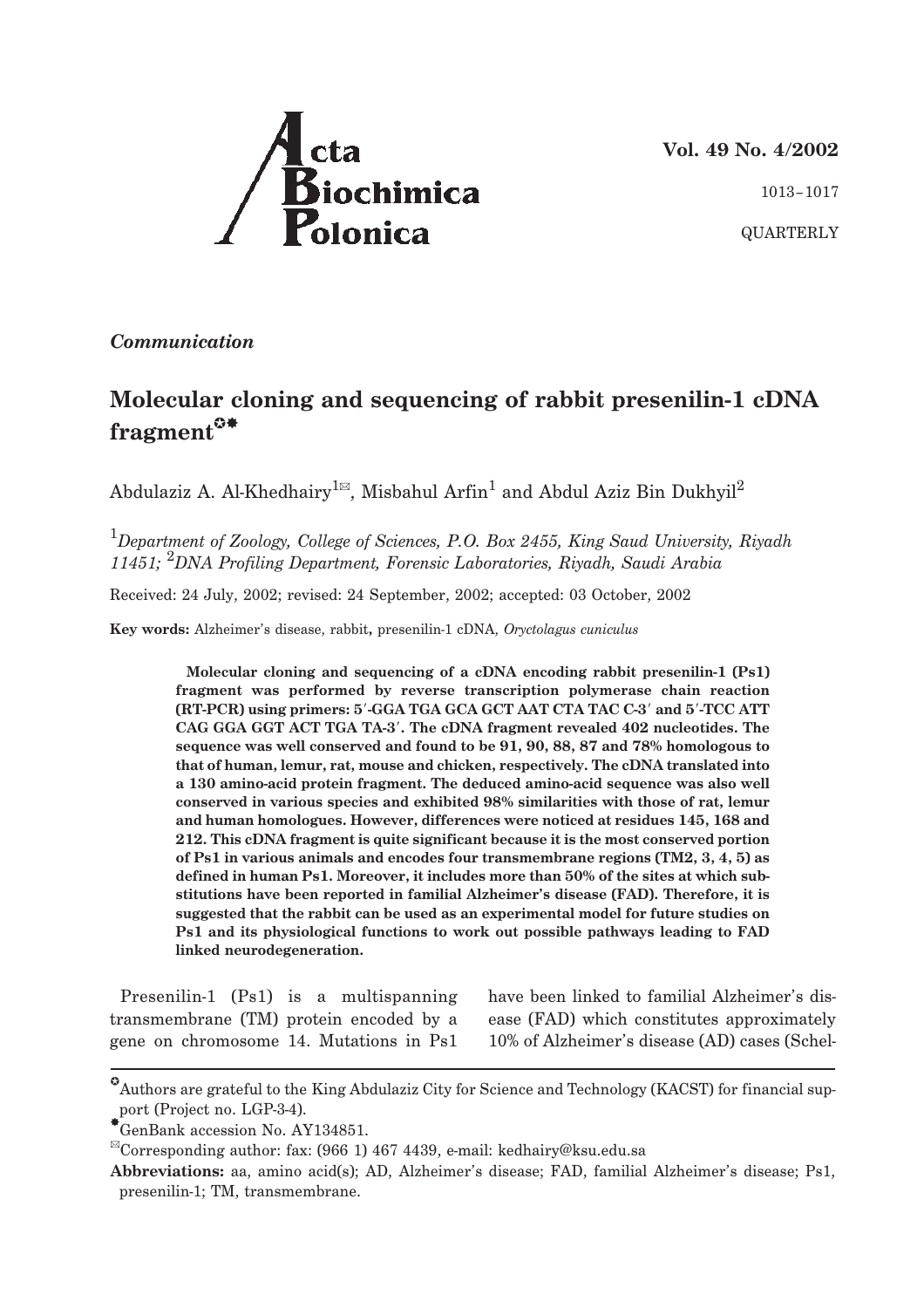lenberg, 1995). It is a progressive neurodegeneration disorder, characterized by irreversible cognitive and physical deterioration in the elderly (Sherrington *et al*., 1995). Alzheimer's disease is both genetically and phenotypically a heterologous disorder. Therefore, genetic and/or biochemical markers that support clinical diagnosis and can distinguish AD from cognitive symptoms attributed to aging and from other dementia will be of great value. Thus, much emphasis has been given to the identification of genetic and biochemical markers (Mulder *et al*., 2000). Further identification of such markers for early diagnosis of AD is mandatory for the development of efficient pharmacological treatment.

Although various studies have been focused on FAD and its causative factors, the underlying mechanism by which Ps1 mutations lead to development of FAD remains speculative (see references in: Fraser *et al*., 2000; Saunders, 2001; Esler & Wolfe, 2001; Amtul *et al*., 2002; Ponting *et al*., 2002; Zhou *et al*., 2002). Moreover, physiological function(s) of Ps1 is not fully defined and further studies are certainly required. Investigation of the structure and function of Ps1 is likely to provide powerful clues to resolve pathways culminating in FAD linked-neurodegeneration. However, in order to understand the function(s) of Ps1 and its role in the abnormal targeting of proteins into intracellular systems of protein degradation, it is important to investigate Ps1 sequence and structure in a suitable animal model. In the present study we have cloned and sequenced a cDNA encoding rabbit Ps1 fragment.

#### **MATERIALS AND METHODS**

Adult rabbits (*Oryctolagus cuniculus*) were slaughtered in the laboratory and fresh brain tissues were obtained and kept at –20°C. Total RNA was extracted from brain tissues by the acid guanidinum thiocynate/phenol/chloroform method (Chomczynski & Sacchi,

1987). mRNA was isolated from total RNA using mRNA Isolation Kit (Roche, Germany). Forward and backward primers were designed from the published nucleotide sequences for highly conserved regions of Ps1 in human (*Homo sapiens*), rat (*Rattus norvegicus*), lemur (*Microcebus murinus*), mouse (*Mus musculus*) (Sherrington *et al.,* 1995; Calenda *et al.,* 1996; Taniguchi *et al.,* 1997) and chicken (*Gallus gallus*) (accession No.: AY043492). The following two primers were selected: 5'-GGA TGA GCA GCT AAT CTA TAC C-3' and 5'-TCC ATT CAG GGA GGT ACT TGA TA-3'.

In order to obtained cDNA from mRNA, reverse transcription (RT) and polymerase chain reaction (PCR) was carried out using Titan one tube RT-PCR system (Roche, Germany). The reaction is a one step system. It utilizes *AMV* reverse transcriptase (*AMV* RT) from avian myeloblastosis virus for first strand DNA synthesis, and the expand high fidelity enzyme blend (*Taq* DNA polymerase and a proof reading polymerase) for PCR in a single optimized RT-PCR buffer.

First-strand cDNA synthesis was accomplished in 30 min at 50°C. Following firststrand synthesis, amplification was carried out by 40 cycles of PCR at 94°C for 30 s, 50°C for 30 s and 68°C for 1 min.

The RT-PCR products obtained were separated by electrophoresis on 1.5% agarose gel in Tris/acetate/EDTA (TAE) buffer. Fragments with the expected size were cut out from the gel and purified using Wizard® PCR Preps DNA Purification System (Promega<sup>®</sup>) Corporation, Madison, U.S.A.). Purified cDNA was sequenced using both forward and backward primers (Davis sequencing, CA, U.S.A.). Subsequently, the results were combined to yield full cDNA sequence. The cDNA sequence was compared with the sequences of Ps1 of rat, lemur, human and chicken using blast-2 software. The cDNA sequence was also translated into amino-acids sequence by Translator® software and compared with the amino-acid sequences of Ps1 of rat, lemur, hu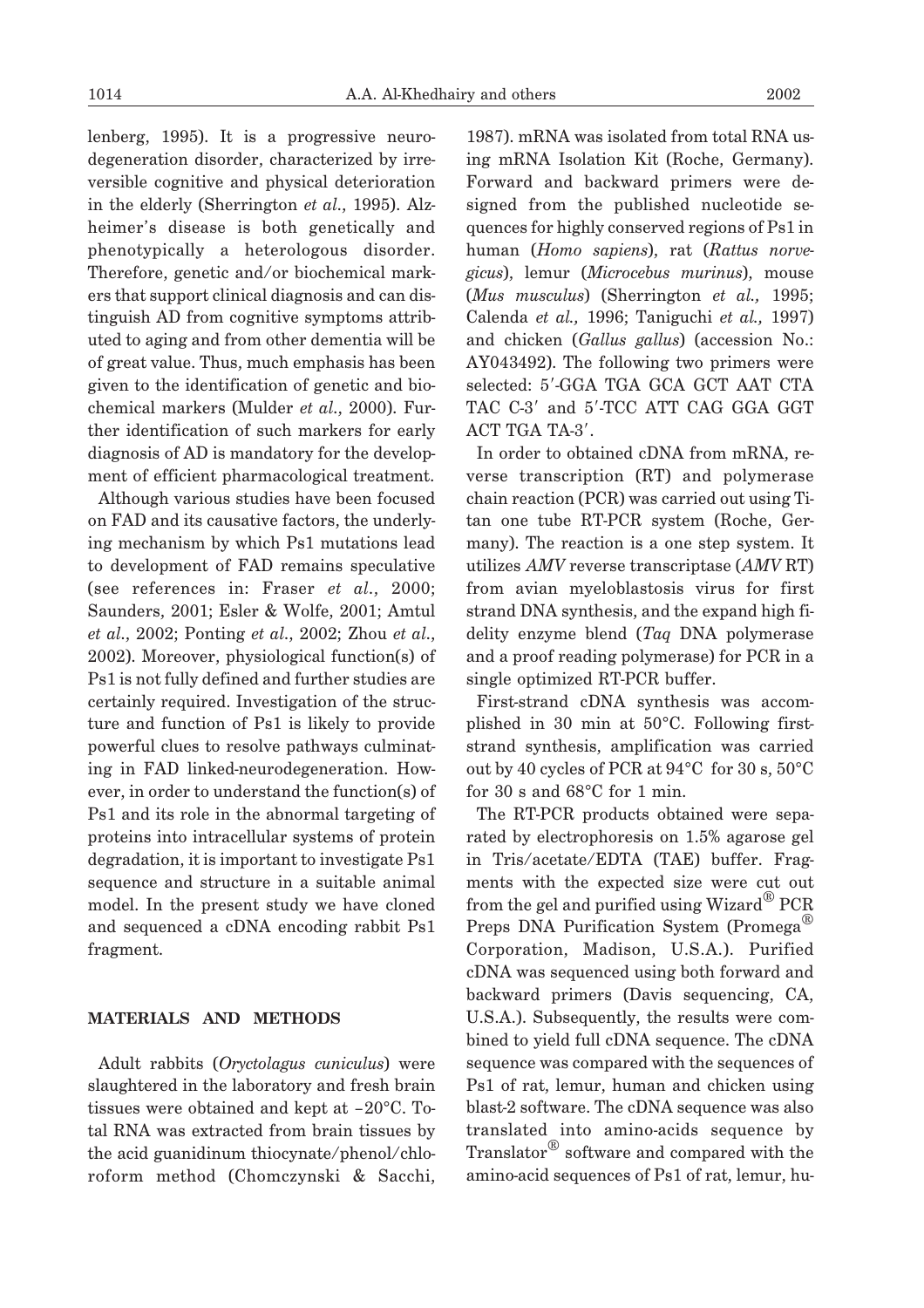man and chicken and homology was determined.

#### **RESULTS AND DISCUSSION**

A rabbit Ps1 cDNA fragment was obtained by RT-PCR using mRNA. The RT-PCR product separated on 1.5% agarose gel conformed to about 400 bp in size (Fig. 1) and revealed 402



**Figure 1. Amplification of rabbit Ps1 cDNA from mRNA extracts.**

Lane 1 shows lambda DNA digested with *Hin*dIII and *Eco*RI as DNA size marker. Lane 2 shows the amplified cDNA fragment of 402 bp in size.

nucleotides on sequencing. Comparison of the rabbit cDNA sequence with its counterparts from rat, lemur*,* human, mouse (Sherrington *et al*., 1995; Calenda *et al*., 1996; Taniguchi *et al*., 1997) and chicken (accession No.: AY043492) indicated a high sequence homology. The cDNA sequence was well conserved and found to be 78, 87, 88, 90 and 91% homologous to those of chicken, mouse, rat, lemur and human, respectively. Figure 2 shows the rabbit cDNA homology with that of human indicating 91% similarity in the sequences. However, some real variations were noticed in the electrophoregram outputs of Ps1 sequences of various species.

The rabbit cDNA nucleotide sequence was translated into a protein fragment containing 130 amino acids (aa). Comparison of the aa sequence of rabbit Ps1 with those of other species indicated that it was well conserved. It exhibited 98% similarity with those of rat, lemur, and human homologues and 93% with that of chicken (Fig. 3). However, some significant differences were noticed at residues 145, 168 and 212.

The residue 145 of the amino-acid sequence was isoleucine in rabbit and valine in human, rat, lemur and chicken Ps1. Contrary to this, at residue 168 it was valine in rabbit and rat, but isoleucine in lemur, human and chicken Ps1. The residue 212 was found to be serine, a polar amino acid in rabbit, human and lemur but alanine, a nonpolar amino acid, in rat and cysteine, a polar one, in chicken Ps1. Additional differences were also noticed in chicken Ps1 at residues 121, 125, 131, 144, 164, 193 and 201 in comparison with that of rabbit. These variations at the structural level of Ps1 may result in differences at the functional level as well.

Ps1 is a multispanning transmembrane (TM) protein (Sherrington *et al*., 1995). It has ten hydrophobic domains that represent potential TM helices indicated as TM1–6 and hydrophobic domains 7–10 (Fraser *et al*., 2000). Alignment of amino-acid sequences of Ps1 of different species showed that they were highly conserved especially within the transmembrane regions. The cDNA of Ps1 fragment obtained from rabbit is quite significant as four transmembrane regions (TM2, 3, 4 and 5) of human Ps1 lie in this part of the protein. Moreover, more than 50% of the over 70 amino-acid substitutions which have been reported in FAD, are located in the region between residues 112 and 242. These residues are conserved in rabbit Ps1 similar to those in other species studied earlier (Fig. 3). The majority of the pathological mutations reported in the Ps1 gene are missense mutations and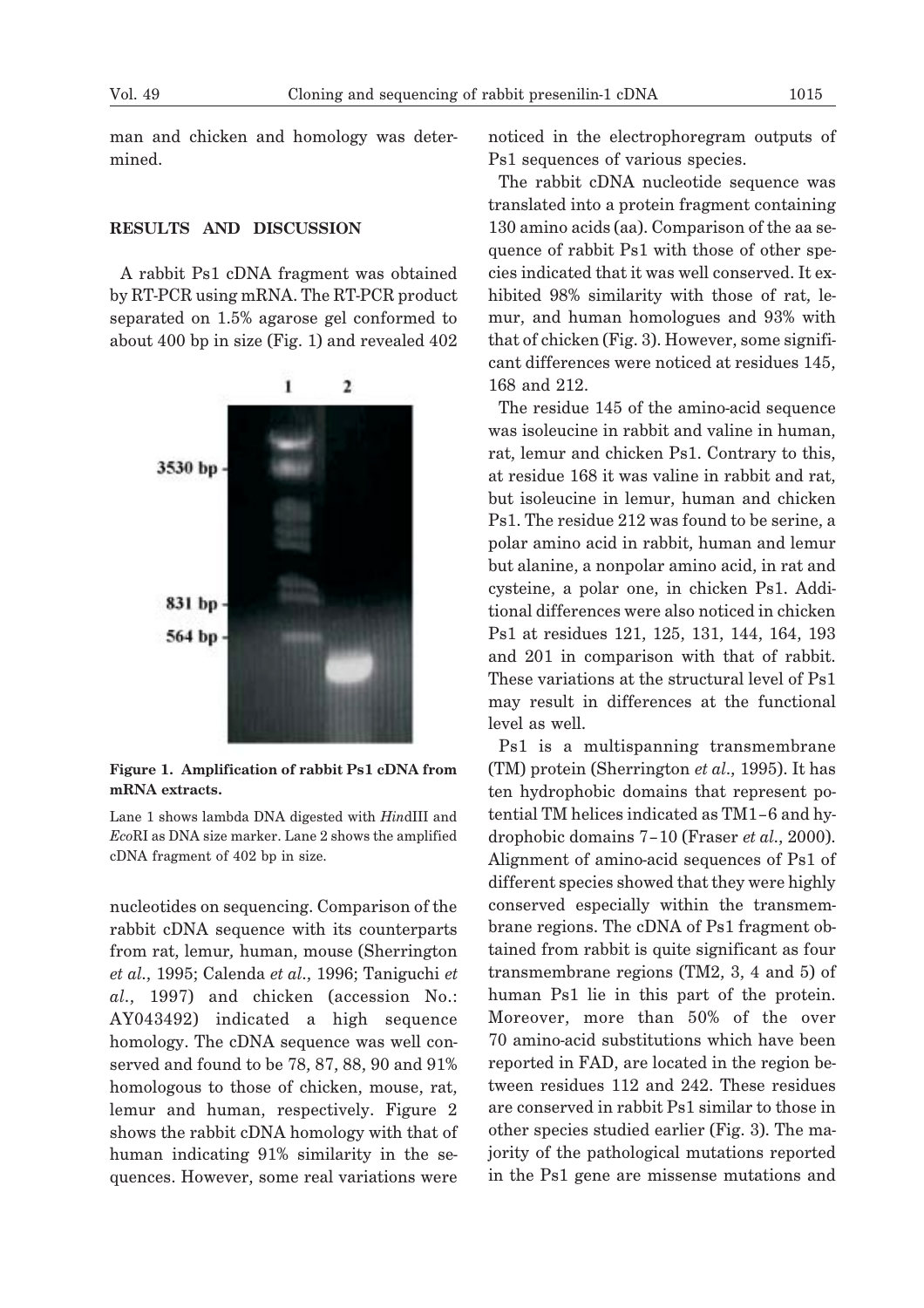|--|

| Human:<br>Rabbit: | 580 ggcagctaatctataccccattcacagaagataccgagactgtgggccagagagccctgc 639<br>.<br>ggcagctaatctataccccgtttacagaagacaccgagacagtgggccagagagcgctgc |
|-------------------|-------------------------------------------------------------------------------------------------------------------------------------------|
| Human:            | 640 actcaattctgaatgctgccatcatgatcagtgtcattgttgtcatgactatcctcctgg 699                                                                      |
| Rabbit:<br>Human: | actcgattctgaatgctgccatcatgatcagtgtcattgtcatcatgactatcctcctgg<br>700 tggttctgtataaatacaggtgctataaggtcatccatgcctggcttattatatcatctc 759      |
| Rabbit:           | tggttctctataaatacaggtgctataaggttatccatgcctggcttattgtttcatctc                                                                              |
| Human:            | 760 tattgttgctgttctttttttcattcatttacttgggggaagtgtttaaaacctataacg 819                                                                      |
| Rabbit:           | tattattgctgttctttttttcattcatttatttgggggaagtgtttaaaacatacaatg                                                                              |
| Human:            | 820 ttgctgtggactacattactgttgcactcctgatctggaattttggtgtgggggaatga 879                                                                       |
| Rabbit:           | ttgctgtggactacattactgttgcactcttgatctggaattttggtgtgtgggaatga                                                                               |
| Human:            | 880 tttccattcactggaaaggtccacttcgactccagcaggcatatctcattatgattagtg 939                                                                      |
| Rabbit:           | tttccattcactggaagggccctcttcggctccagcaggcgtatctcattatgatcagtg                                                                              |
| Human:            | 940 coctoatggcoctggtgtttatcaagtacctccctgaatgga<br>981                                                                                     |
| Rabbit:           | ctctcatggctctggtgtttatcaagtacctccctgaatgga 402                                                                                            |

**Figure 2. Comparison of cDNA sequences of presenilin-1 of rabbit and human.**

are predominantly located in TM domains, at/near putative membrane interfaces or in a large hydrophilic loop. However, all the mutations occur at sites that are highly conserved. Li*et al*. (1995) suggested a possible role of Ps1 in gene expression, on the basis of the pres-

|         |  |                                                                 | TM <sub>2</sub> |                                                                                                                                     |     |
|---------|--|-----------------------------------------------------------------|-----------------|-------------------------------------------------------------------------------------------------------------------------------------|-----|
| Rat     |  |                                                                 |                 | Rabbit : OLIYTPFTED TETVGORALH SILNAAIMIS VIVIMTILLV VLYKYRCYKV 161<br>: QLIYTPFTED TETVGQRALH SILNAAIMIS VIVWNTILLV VLYKYRCYKV 161 |     |
| Lemur   |  |                                                                 |                 | : OLIYTPFTED TETVGORALH SVLNAAIMIS VIVVMTILLV VLYKYRCYKV 161                                                                        |     |
| Human : |  |                                                                 |                 | OLIYTPFTED TETVGORALH SILNAAIMIS VIVVMTILLV VLYKYRCYKV 161<br>Chicken: OLIYTPFTEE TETIGORALN SILNAAIMIS VIIVMTILLV VLYKYRCYKV 161   |     |
|         |  | EMT                                                             |                 | TM4                                                                                                                                 |     |
|         |  | Rabbit : IHAWLIVSSL LLLFFFSFIY LGEVFKTYNV AVDYITVALL IWNFGVVGMI |                 |                                                                                                                                     | 211 |
| Rat     |  | : IHAWLIVSSL LLLFFFSFIY LGEVFKTYNV AVDYITVALL IWNFGVVGMI        |                 |                                                                                                                                     | 211 |
| Lemur   |  | : IHAWLIISSL LLLFFFSFIY LGEVFKTYNV AVDYITVALL IWNFGVVGMI        |                 |                                                                                                                                     | 211 |
| Human   |  |                                                                 |                 | : IHAWLIISSL LLLFFFSFIY LGEVFKTYNV AVDYITVALL IWNFGVVGMI                                                                            | 211 |
|         |  |                                                                 |                 | Chicken: IHGWLIISSL LLLFFFSFIY LGEVFKTYNV AMDYITVALI IWNFGVVGMI                                                                     | 211 |
|         |  |                                                                 |                 |                                                                                                                                     |     |
|         |  | TM <sub>5</sub>                                                 |                 |                                                                                                                                     |     |
|         |  | Rabbit : SIHWKGPLRL QQAYLIMISA LMALVFIKYL 241                   |                 |                                                                                                                                     |     |
| Rat     |  | : AIHWKGPLRL QQAYLIMISA LMALVFIKYL 241                          |                 |                                                                                                                                     |     |
|         |  | Lemur : SIHWKGPLRL QQAYLIMISA LMALVFIKYL 241                    |                 |                                                                                                                                     |     |
| Human : |  | SIHWKGPLRL COAYLIMISA LMALVFIKYL 241                            |                 |                                                                                                                                     |     |
|         |  | Chicken: CIHWKGPLRL QQAYLIMISA LMALVFIKYL 241                   |                 |                                                                                                                                     |     |

#### **Figure 3. Comparison of the predicted amino-acid sequences of rabbit presenilin-1 with that of rat, lemur, human and chicken.**

Underlines indicate positions at which substitutions occur in the early-onset form of FAD in human. TM (shaded) represents the putative transmembrane domains defined on the basis of the human sequence. Amino-acid differences in sequence of various animals are indicated in bold.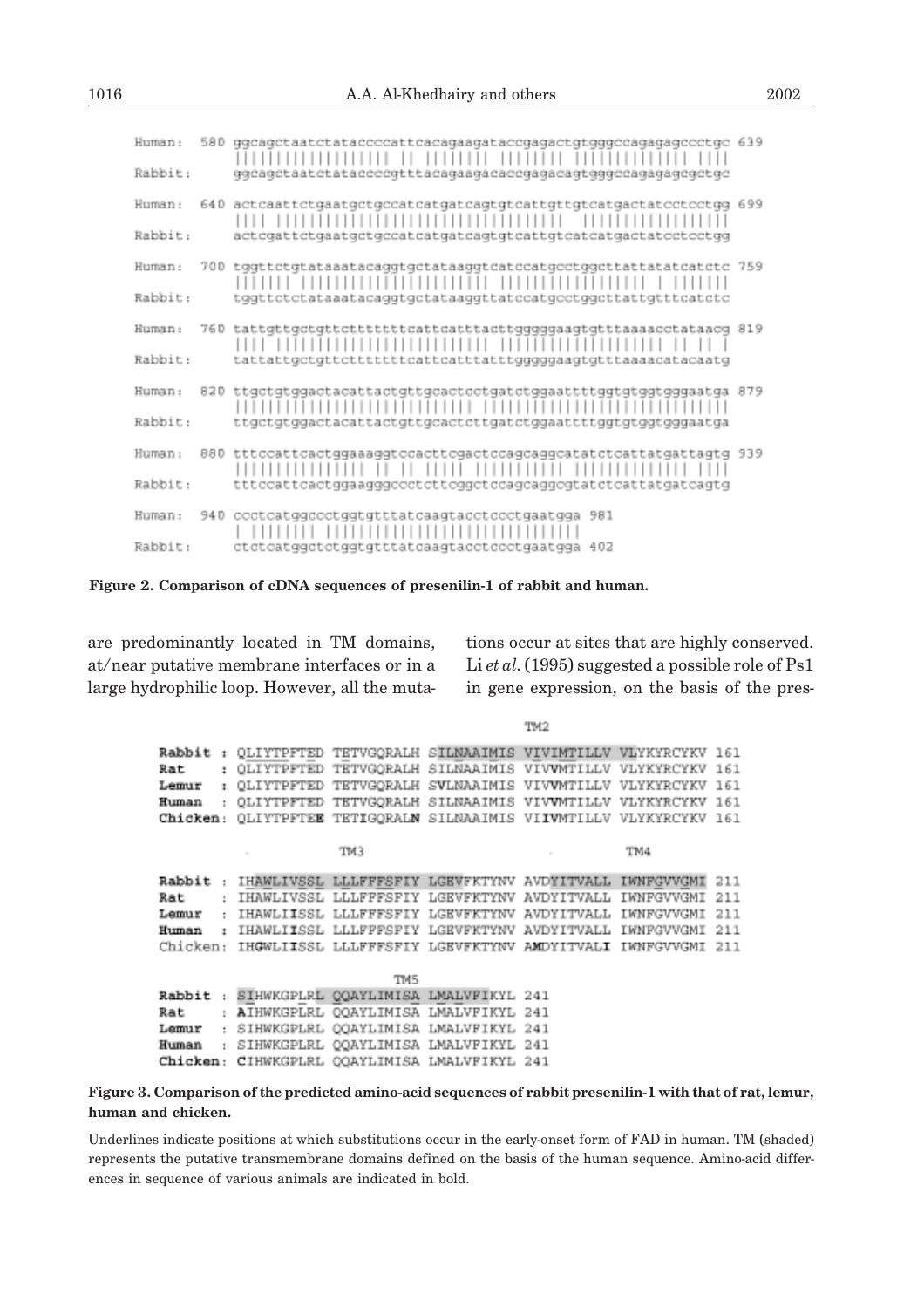ence of two TPXX DNA binding motifs in the human Ps1 protein (positions 116 and 354). They are both present in the mouse sequence but only one (position 116) is conserved in the lemur (Calenda *et al*., 1996). Comparison of amino-acid sequences of rabbit Ps1 with those of other species (Fig. 3) indicated that at least one (position 116) was conserved in all the five species.

In this study, molecular cloning and sequencing of a cDNA fragment of rabbit Ps1 was performed. This fragment is the most conserved part of the nucleotide sequence in various animals studied for Ps1 and includes the residues at which more than 50% of the mutations linked with FAD occur. This indicates the significance of the present study. Therefore, it is suggested that the rabbit can be a good experimental model for future studies on Ps1 and its association with FAD to work out the physiological function(s) of Ps1 that will help not only in the early diagnosis of FAD but also in developing efficient treatment.